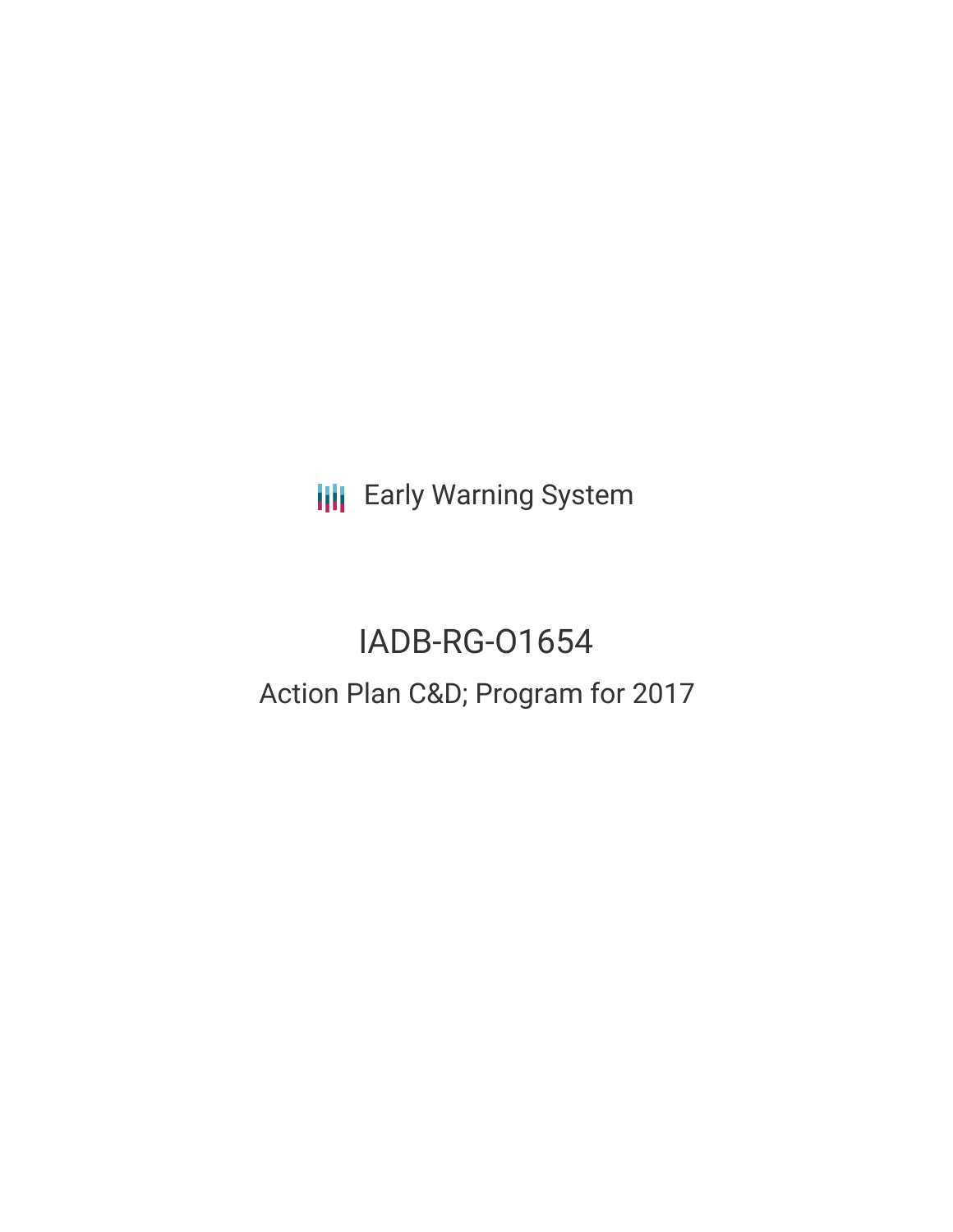

### **Quick Facts**

| <b>Financial Institutions</b> | Inter-American Development Bank (IADB) |
|-------------------------------|----------------------------------------|
| <b>Status</b>                 | Proposed                               |
| <b>Bank Risk Rating</b>       |                                        |
| <b>Sectors</b>                | Finance                                |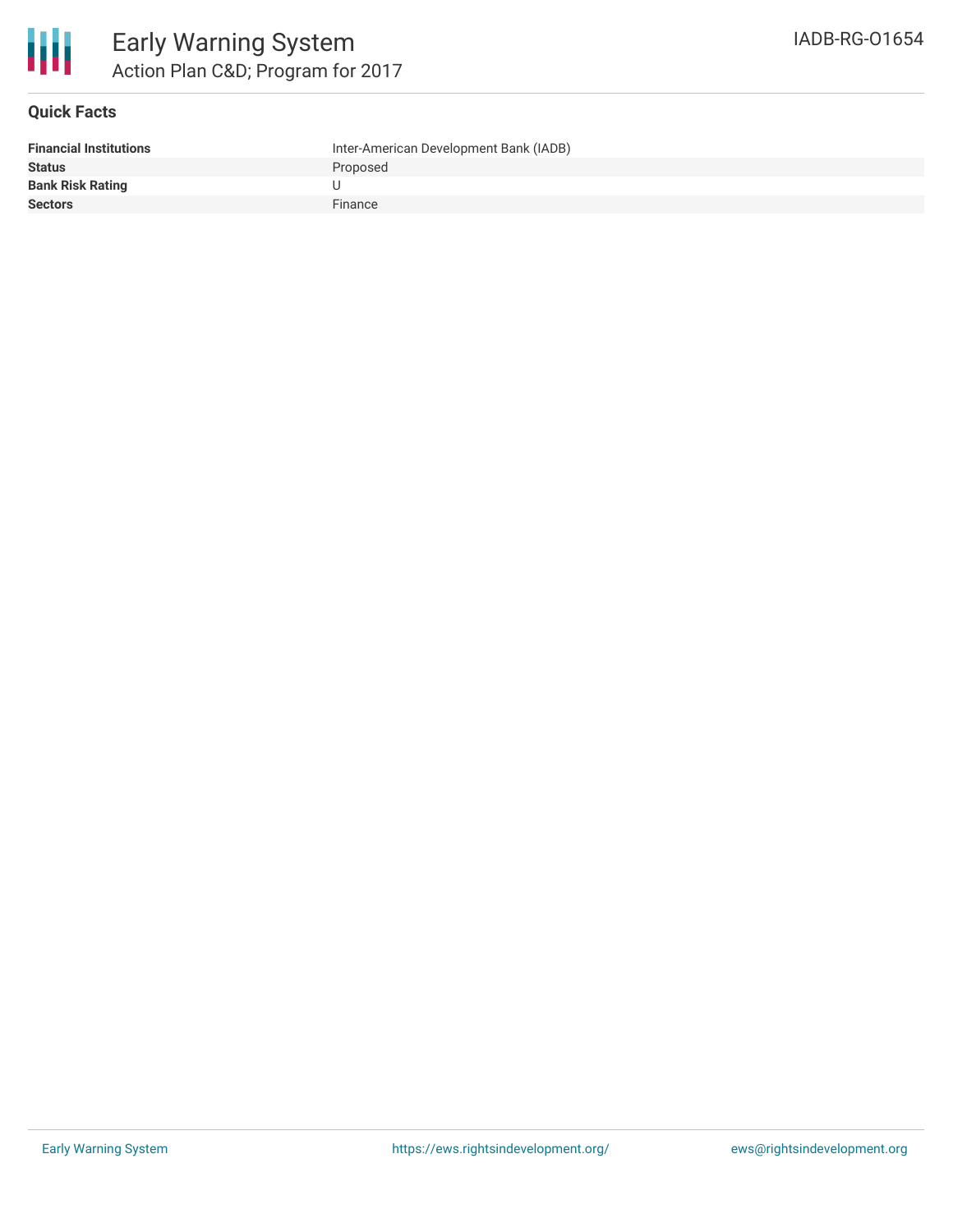

## **Project Description**

The Action Plan for C&D Countries Program has been designed to finance activities that will support the modernization and strengthening of the beneficiary countries' technical and managerial capacity and that will consolidate the institutional sustainability of public agencies to promote more effective use of Bank project funds.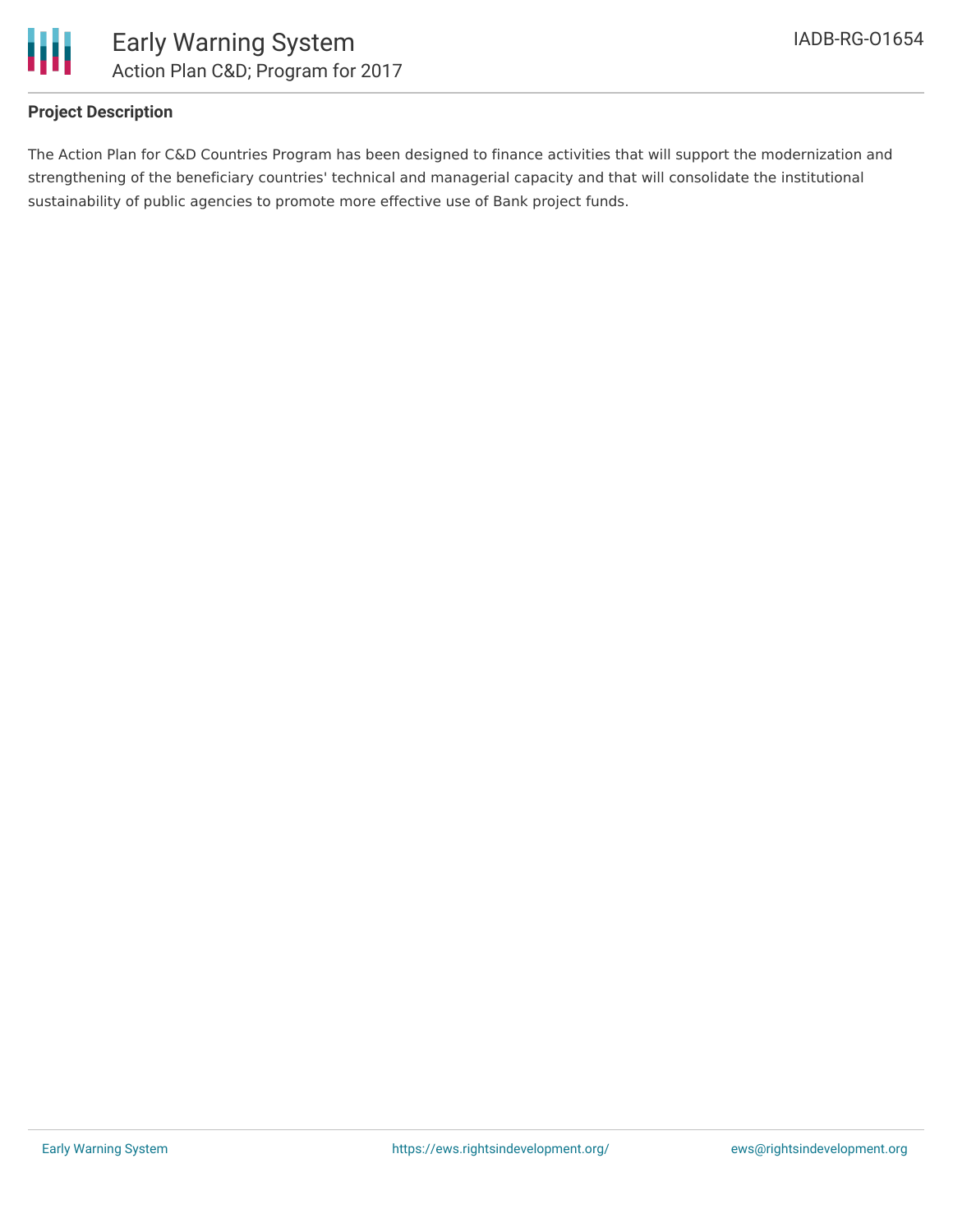

### **Investment Description**

• Inter-American Development Bank (IADB)